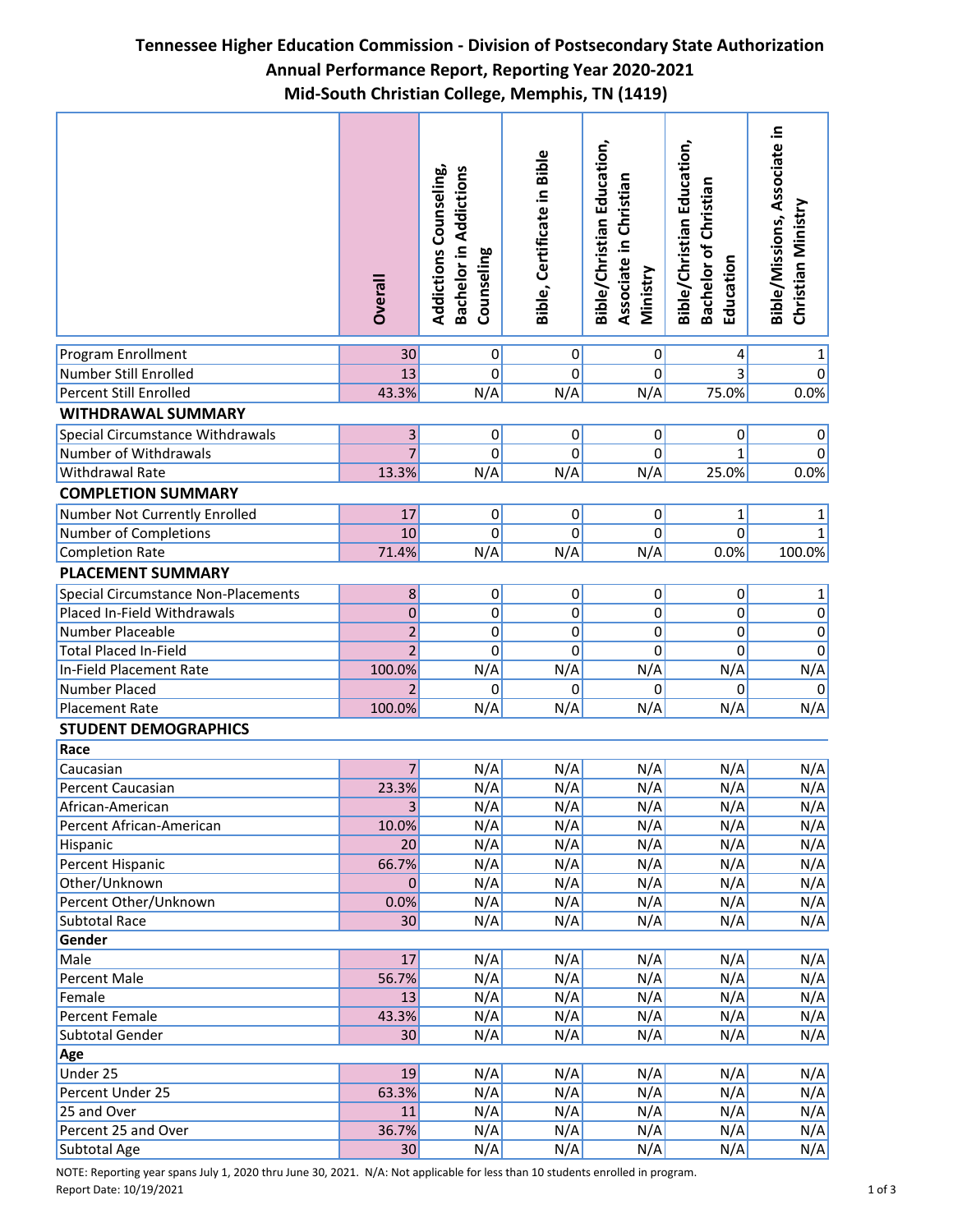## **Tennessee Higher Education Commission - Division of Postsecondary State Authorization Annual Performance Report, Reporting Year 2020-2021 Mid-South Christian College, Memphis, TN (1419)**

|                                            | Bible/Missions, Bachelor of<br>Christian Ministry | Bible/Preaching, Certificate<br>in Christian Ministry | Bible/Preaching, Associate of<br>Christian Ministry | Bible/Preaching, Bachelor of<br>Christian Ministry | <b>Christian Education, Bachelor</b><br>in Christian Education | <b>Bachelors of Christian</b><br>Christian Leadership,<br>Leadership |
|--------------------------------------------|---------------------------------------------------|-------------------------------------------------------|-----------------------------------------------------|----------------------------------------------------|----------------------------------------------------------------|----------------------------------------------------------------------|
| Program Enrollment                         | 1                                                 | $\overline{0}$                                        | $\pmb{0}$                                           | 5                                                  | $\overline{2}$                                                 | 17                                                                   |
| Number Still Enrolled                      | $\mathbf 0$                                       | 0                                                     | 0                                                   | 3                                                  | 1                                                              | 6                                                                    |
| <b>Percent Still Enrolled</b>              | 0.0%                                              | N/A                                                   | N/A                                                 | 60.0%                                              | 50.0%                                                          | 35.3%                                                                |
| <b>WITHDRAWAL SUMMARY</b>                  |                                                   |                                                       |                                                     |                                                    |                                                                |                                                                      |
| Special Circumstance Withdrawals           | $\pmb{0}$                                         | $\mathbf{0}$                                          | $\sigma$                                            | $\overline{0}$                                     | $\pmb{0}$                                                      | $\mathsf 3$                                                          |
| Number of Withdrawals                      | $\mathbf{1}$                                      | 0                                                     | 0                                                   | 1                                                  | 1                                                              |                                                                      |
| <b>Withdrawal Rate</b>                     | 100.0%                                            | N/A                                                   | N/A                                                 | 20.0%                                              | 50.0%                                                          | 0.0%                                                                 |
| <b>COMPLETION SUMMARY</b>                  |                                                   |                                                       |                                                     |                                                    |                                                                |                                                                      |
| Number Not Currently Enrolled              | 1                                                 | $\overline{0}$                                        | 0                                                   | 2                                                  | $\mathbf{1}$                                                   | 11                                                                   |
| Number of Completions                      | $\mathbf 0$                                       | 0                                                     | 0                                                   | 1                                                  | 0                                                              | 8                                                                    |
| <b>Completion Rate</b>                     | 0.0%                                              | N/A                                                   | N/A                                                 | 50.0%                                              | 0.0%                                                           | 100.0%                                                               |
| <b>PLACEMENT SUMMARY</b>                   |                                                   |                                                       |                                                     |                                                    |                                                                |                                                                      |
| <b>Special Circumstance Non-Placements</b> | $\pmb{0}$                                         | $\mathbf 0$                                           | $\overline{0}$                                      | $\mathbf{1}$                                       | 0                                                              | 6                                                                    |
| Placed In-Field Withdrawals                | $\mathbf 0$                                       | 0                                                     | 0                                                   | 0                                                  | 0                                                              | $\overline{0}$                                                       |
| Number Placeable                           | $\mathbf 0$                                       | 0                                                     | 0                                                   | 0                                                  | 0                                                              | $\overline{2}$                                                       |
| <b>Total Placed In-Field</b>               | 0                                                 | 0                                                     | 0                                                   | 0                                                  | $\mathbf 0$                                                    | $\overline{2}$                                                       |
| In-Field Placement Rate                    | N/A                                               | N/A                                                   | N/A                                                 | N/A                                                | N/A                                                            | 100.0%                                                               |
| Number Placed                              | 0                                                 | 0                                                     | 0                                                   | $\Omega$                                           | 0                                                              | $\mathcal{P}$                                                        |
| <b>Placement Rate</b>                      | N/A                                               | N/A                                                   | N/A                                                 | N/A                                                | N/A                                                            | 100.0%                                                               |
| <b>STUDENT DEMOGRAPHICS</b>                |                                                   |                                                       |                                                     |                                                    |                                                                |                                                                      |
| Race                                       |                                                   |                                                       |                                                     |                                                    |                                                                |                                                                      |
| Caucasian                                  | N/A                                               | N/A                                                   | N/A                                                 | N/A                                                | N/A                                                            |                                                                      |
| Percent Caucasian                          | N/A                                               | N/A                                                   | N/A                                                 | N/A                                                | N/A                                                            | 23.5%                                                                |
| African-American                           | N/A                                               | N/A                                                   | N/A                                                 | N/A                                                | N/A                                                            | $1\vert$                                                             |
| Percent African-American                   | N/A                                               | N/A                                                   | N/A                                                 | N/A                                                | N/A                                                            | 5.9%                                                                 |
| Hispanic                                   | N/A                                               | N/A                                                   | N/A                                                 | N/A                                                | N/A                                                            | 12                                                                   |
| Percent Hispanic                           | N/A                                               | N/A                                                   | N/A                                                 | N/A                                                | N/A                                                            | 70.6%                                                                |
| Other/Unknown                              | N/A                                               | N/A                                                   | N/A                                                 | N/A                                                | N/A                                                            | 0                                                                    |
| Percent Other/Unknown                      | N/A                                               | N/A                                                   | N/A                                                 | N/A                                                | N/A                                                            | 0.0%                                                                 |
| <b>Subtotal Race</b>                       | N/A                                               | N/A                                                   | N/A                                                 | N/A                                                | N/A                                                            | 17                                                                   |
| Gender                                     |                                                   |                                                       |                                                     |                                                    |                                                                |                                                                      |
| Male                                       | N/A                                               | N/A                                                   | N/A                                                 | N/A                                                | N/A                                                            | 10                                                                   |
| Percent Male                               | N/A                                               | N/A                                                   | N/A                                                 | N/A                                                | N/A                                                            | 58.8%                                                                |
| Female                                     | N/A                                               | N/A                                                   | N/A                                                 | N/A                                                | N/A                                                            |                                                                      |
| Percent Female                             | N/A                                               | N/A                                                   | N/A                                                 | N/A                                                | N/A                                                            | 41.2%                                                                |
| Subtotal Gender                            | N/A                                               | N/A                                                   | N/A                                                 | N/A                                                | N/A                                                            | 17                                                                   |
| Age                                        |                                                   |                                                       |                                                     |                                                    |                                                                |                                                                      |
| Under 25                                   | N/A                                               | N/A                                                   | N/A                                                 | N/A                                                | N/A                                                            | 13                                                                   |
| Percent Under 25<br>25 and Over            | N/A<br>N/A                                        | N/A<br>N/A                                            | N/A<br>N/A                                          | N/A<br>N/A                                         | N/A<br>N/A                                                     | 76.5%                                                                |
| Percent 25 and Over                        | N/A                                               | N/A                                                   | N/A                                                 | N/A                                                | N/A                                                            | 23.5%                                                                |
| Subtotal Age                               | N/A                                               | N/A                                                   | N/A                                                 | N/A                                                | N/A                                                            | 17                                                                   |
|                                            |                                                   |                                                       |                                                     |                                                    |                                                                |                                                                      |

NOTE: Reporting year spans July 1, 2020 thru June 30, 2021. N/A: Not applicable for less than 10 students enrolled in program. Report Date: 10/19/2021 2 of 3